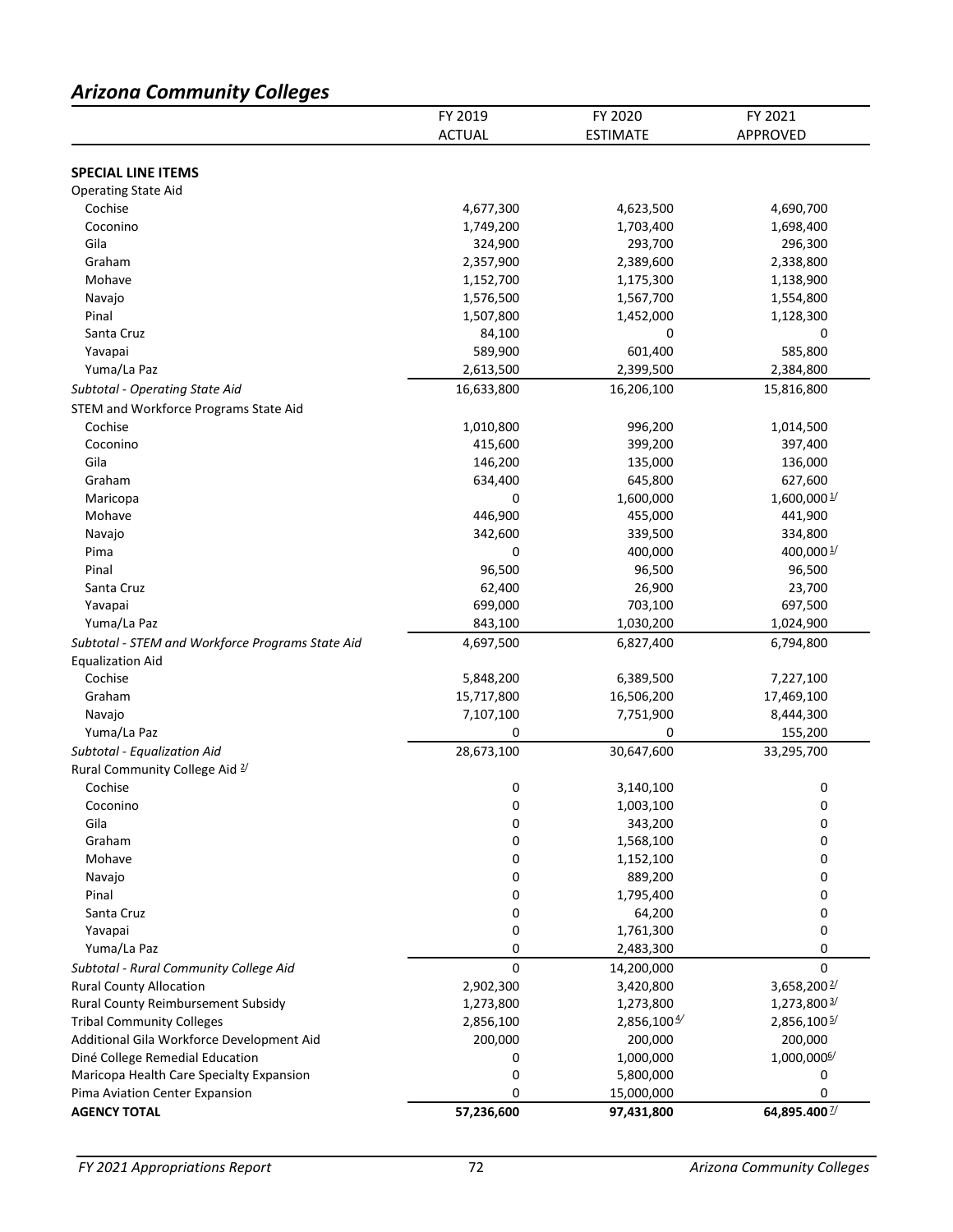|                                      | FY 2019<br>FY 2020<br><b>ACTUAL</b><br><b>ESTIMATE</b> |             | FY 2021<br>APPROVED |
|--------------------------------------|--------------------------------------------------------|-------------|---------------------|
| <b>FUND SOURCES</b>                  |                                                        |             |                     |
| General Fund                         | 57,236,600                                             | 97,431,800  | 64,895,400          |
| <b>SUBTOTAL - Appropriated Funds</b> | 57,236,600                                             | 97,431,800  | 64,895,400          |
| Other Non-Appropriated Funds         | 21,759,100                                             | 20,121,600  | 20,121,600          |
| <b>TOTAL - ALL SOURCES</b>           | 78,995,700                                             | 117,553,400 | 85,017,000          |

**AGENCY DESCRIPTION** — The Arizona community college system is comprised of 10 college districts and 2 provisional districts. Arizona's community colleges provide programs and training in the arts, sciences and humanities, and vocational education leading to an Associate's degree, Certificate of Completion, or transfer to a Baccalaureate degree-granting college or university.

#### **FOOTNOTES**

- 1/ The following amounts are appropriated from the state General Fund in each of FY 2020, FY 2021 and FY 2022 to the following Arizona community college districts for STEM and workforce development:
	- 1. Maricopa \$1,600,000
	- 2. Pima \$400,000 (FY 2020 General Appropriation Act footnote)
- 2/ A.R.S. § 15-1469.01 provides that the General Fund will pay the initial cost of students attending community colleges who are from counties that are not part of an established community college district, and then the state will withhold these counties' sales tax revenues to offset that cost. In FY 2021, that amount is estimated to be \$3,658,200. Because this appropriation is in permanent statute, it is not included in the General Appropriation Act.
- 3/ Of the \$1,273,800 appropriated to the rural county reimbursement subsidy line item, Apache county receives \$699,300 and Greenlee county receives \$574,500. (General Appropriation Act footnote)
- 4/ The FY 2020 estimate from the enacted budget was increased by \$31,100 to match the actual FY 2019 Transaction Privilege Tax (TPT) distribution. The actual amounts distributed for FY 2020 will depend on TPT collections during the fiscal year.
- 5/ A.R.S. § 42-5031.01 directs the State Treasurer to annually transmit to the tribal colleges 10% of Transaction Privilege Tax (TPT) revenues collected from sources located on the reservation, or \$1,750,000, whichever is less, as well as 5% of TPT revenues collected on the reservation, or \$875,000, whichever is less, to a technical college on the same reservation. Because this appropriation is in permanent statute, it is not included in the General Appropriation Act.
- 6/ On or before October 15, 2021, the Diné college board of regents shall submit to the governor, the speaker of the house of representatives, the president of the senate, the secretary of state and the joint legislative budget committee a report that details the course completion rate for students who received remedial education during the 2020-2021 academic year. (General Appropriation Act footnote)

\_\_\_\_\_\_\_\_\_\_\_\_\_\_\_\_\_\_\_\_\_\_\_\_\_\_\_\_\_\_\_\_\_\_\_\_\_\_\_\_\_\_\_\_\_\_\_\_\_\_\_\_\_\_\_\_\_\_\_\_\_\_\_\_\_\_\_\_\_\_\_\_\_\_\_\_\_\_\_\_\_\_\_\_\_

7/ General Appropriation Act funds are appropriated as District-by-District Special Line Items.

#### *Operating State Aid*

The budget includes \$15,816,800 from the General Fund in FY 2021 for Operating State Aid. FY 2021 adjustments are as follows:

#### **Enrollment Changes**

The budget includes a decrease of \$(389,300) from the General Fund in FY 2021 to fund the statutory formula for Operating State Aid.

This amount funds statutory formula costs for a (691), or (2.4)%, decrease in Full Time Student Equivalent (FTSE) students in rural community colleges *(see Table 1).* The (691) net FTSE decrease consists of a (665) FTSE decrease in non-dual enrollment students and a (26) FTSE decrease in dual enrollment students. A.R.S. § 15-1466.01 requires dual enrollment students be funded at 50% for state aid purposes. Dual enrollment refers to high school students who are enrolled in community college courses for both high school and community college credit.

*Background* – With the exception of Maricopa and Pima, the Operating State Aid line items provide each community college district with funds for continuing operating and maintenance expenses pursuant to A.R.S. § 15-1466. The Operating State Aid formula adjusts state aid in an amount that reflects changes in the FTSE enrollment count. This enrollment adjustment is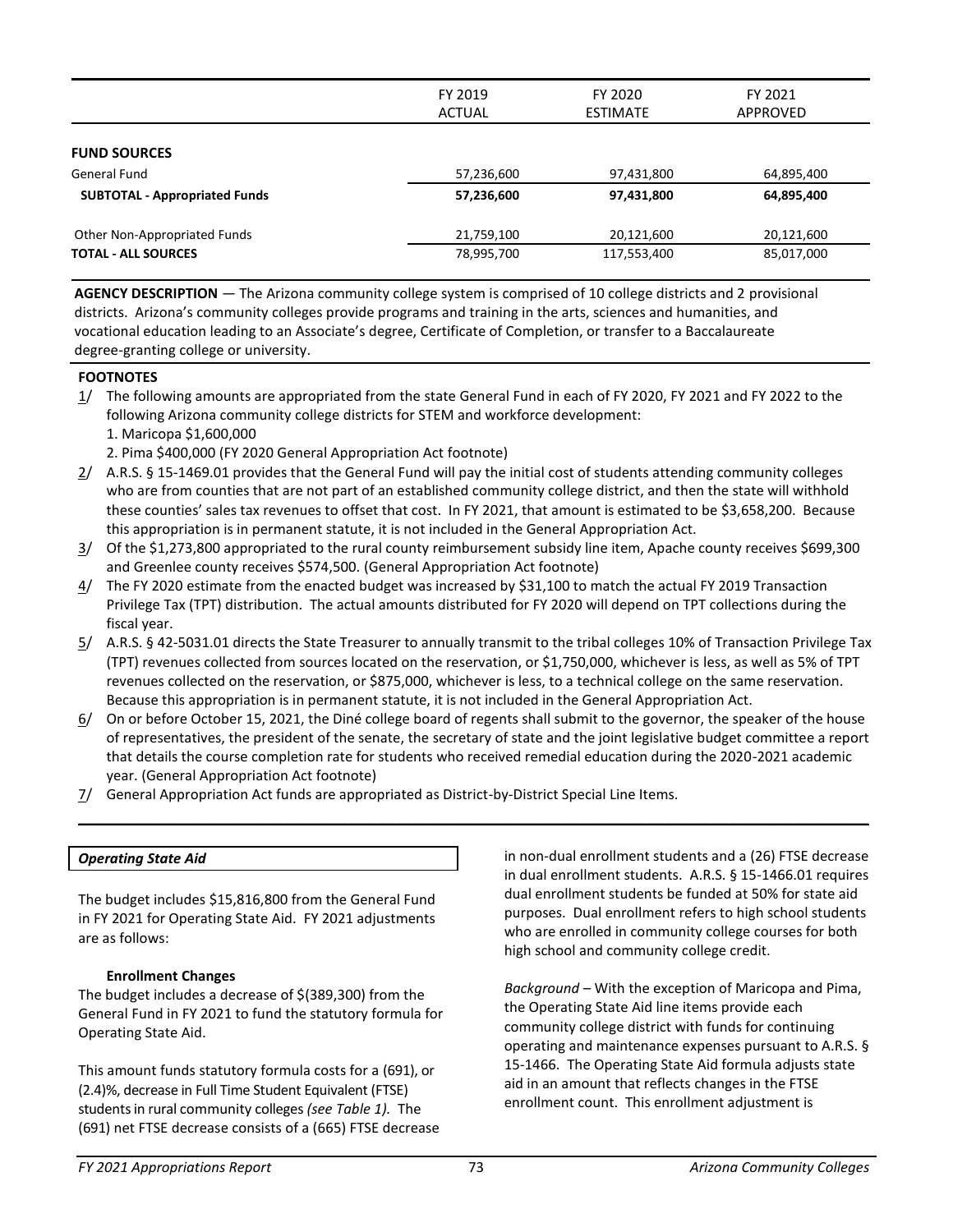| Table 1                             |             |         |               |  |  |  |
|-------------------------------------|-------------|---------|---------------|--|--|--|
| <b>Community College Enrollment</b> |             |         |               |  |  |  |
|                                     |             |         |               |  |  |  |
|                                     | FY 2018     | FY 2019 | Percentage    |  |  |  |
|                                     | <b>FTSE</b> | FTSE    | <b>Change</b> |  |  |  |
| <b>Rural Districts</b>              |             |         |               |  |  |  |
| Cochise                             | 6,258       | 6,376   | 1.9%          |  |  |  |
| Coconino                            | 1,999       | 1,986   | (0.7)%        |  |  |  |
| Gila                                | 684         | 683     | (0.1)%        |  |  |  |
| Graham                              | 3,125       | 3,033   | (2.9)%        |  |  |  |
| Mohave                              | 2,296       | 2,228   | (3.0)%        |  |  |  |
| Navajo                              | 1,772       | 1,742   | (1.7)%        |  |  |  |
| Pinal                               | 3,578       | 3,033   | (15.2)%       |  |  |  |
| Santa Cruz                          | 128         | 113     | $(11.7)\%$    |  |  |  |
| Yavapai                             | 3,510       | 3,472   | (1.1)%        |  |  |  |
| Yuma/La Paz                         | 4,949       | 4,942   | (0.1)%        |  |  |  |
| Subtotal                            | 28,299      | 27,608  | (2.4)%        |  |  |  |
| <b>Urban Districts</b>              |             |         |               |  |  |  |
| Maricopa                            | 70,344      | 67,498  | (4.0)%        |  |  |  |
| Pima                                | 14,783      | 14,058  | (4.9)%        |  |  |  |
| Total                               | 113,426     | 109,164 | (3.8)%        |  |  |  |

calculated by multiplying the change in the most recent year's actual FTSE for each district by the average state aid per FTSE appropriated in the current fiscal year. *(For FY 2021, the last actual FTSE data was from FY 2019.)*

As permanent law, the FY 2016 Higher Education Budget Reconciliation Bill (BRB) eliminated Operating State Aid for Maricopa and Pima. The FY 2018 Higher Education BRB subsequently restored Maricopa and Pima County's eligibility for FY 2019 Operating State Aid in permanent law. Since then, however, a session law provision has suspended the formula. As a result, Maricopa and Pima County continued to receive no Operating State Aid.

The full formula funding for Maricopa and Pima County cannot be calculated for FY 2021. The Operating State Aid formula adjusts the prior year's appropriation based on the changes in FTSE enrollment count. Maricopa and Pima County have not received Operating State Aid since FY 2015.

# *STEM and Workforce Programs State Aid*

The budget includes \$6,794,800 from the General Fund in FY 2021 for Science, Technology, Engineering and Mathematics (STEM) and Workforce Programs State Aid. FY 2021 adjustments are as follows:

#### **Enrollment Changes**

The budget includes a decrease of \$(32,600) from the General Fund in FY 2021 to fund decreased formula costs for STEM and Workforce Programs State Aid. This reduction is the result of a net decline in rural district enrollment.

*Background* – The STEM and Workforce Programs State Aid line items provide the community college districts with funds for partnerships, faculty, technology equipment, student services, facilities, and property needs pursuant to A.R.S. § 15-1464.

The STEM and Workforce Programs State Aid formula provides per capita funding to districts based on the district's size and the most recent year's actual audited FTSE. The statutory formula provides \$210 per FTSE for districts with 5,000 or less FTSE or \$160 per FTSE for districts with greater than 5,000 FTSE.

The FY 2020 Higher Education BRB suspended this formula and funded districts as specified in the FY 2020 General Appropriation Act. The FY 2021 Higher Education BRB continues the suspension and the monies are distributed as follows:

- 1) All rural districts except Pinal receive funding in the same amount as the full formula.
- 2) Pinal receives \$96,500. Full funding for Pinal would cost an additional \$536,900.
- 3) Maricopa and Pima were appropriated \$1,600,000 and \$400,000, respectively, for FY 2020, FY 2021 and FY 2022 in the FY 2020 General Appropriation Act. Because this funding was advance appropriated, it does not appear in the FY 2021 General Appropriation Act. The cost to fully fund the 2 counties according to the formula in FY 2021 would have been an additional \$8,773,300 for Maricopa and \$1,819,800 for Pima.

# *Equalization Aid*

The budget includes \$33,295,700 from the General Fund in FY 2021 for Equalization Aid. FY 2021 adjustments are as follows:

#### **Property Value Changes**

The budget includes an increase of \$2,648,100 from the General Fund in FY 2021 to reflect increased formula costs for funding Equalization Aid due to assessed valuation changes. Detail of specific district changes is shown in *Table 2*.

## **Table 2**

| FY 2021 Equalization Funding Changes |              |                    |              |  |  |  |
|--------------------------------------|--------------|--------------------|--------------|--|--|--|
|                                      |              | Year-over-         |              |  |  |  |
| <b>District</b>                      | FY 2019      | <b>Year Change</b> | FY 2020      |  |  |  |
| Cochise                              | \$6,389,500  | 837,600            | \$7,227,100  |  |  |  |
| Graham                               | 16,506,200   | 962,900            | 17,469,100   |  |  |  |
| Navajo                               | 7,751,900    | 692,400            | 8,444,300    |  |  |  |
| Yuma/La Paz                          | U            | 155,200            | 155,200      |  |  |  |
| Total                                | \$30,647,600 | \$2,648,100        | \$33,295,700 |  |  |  |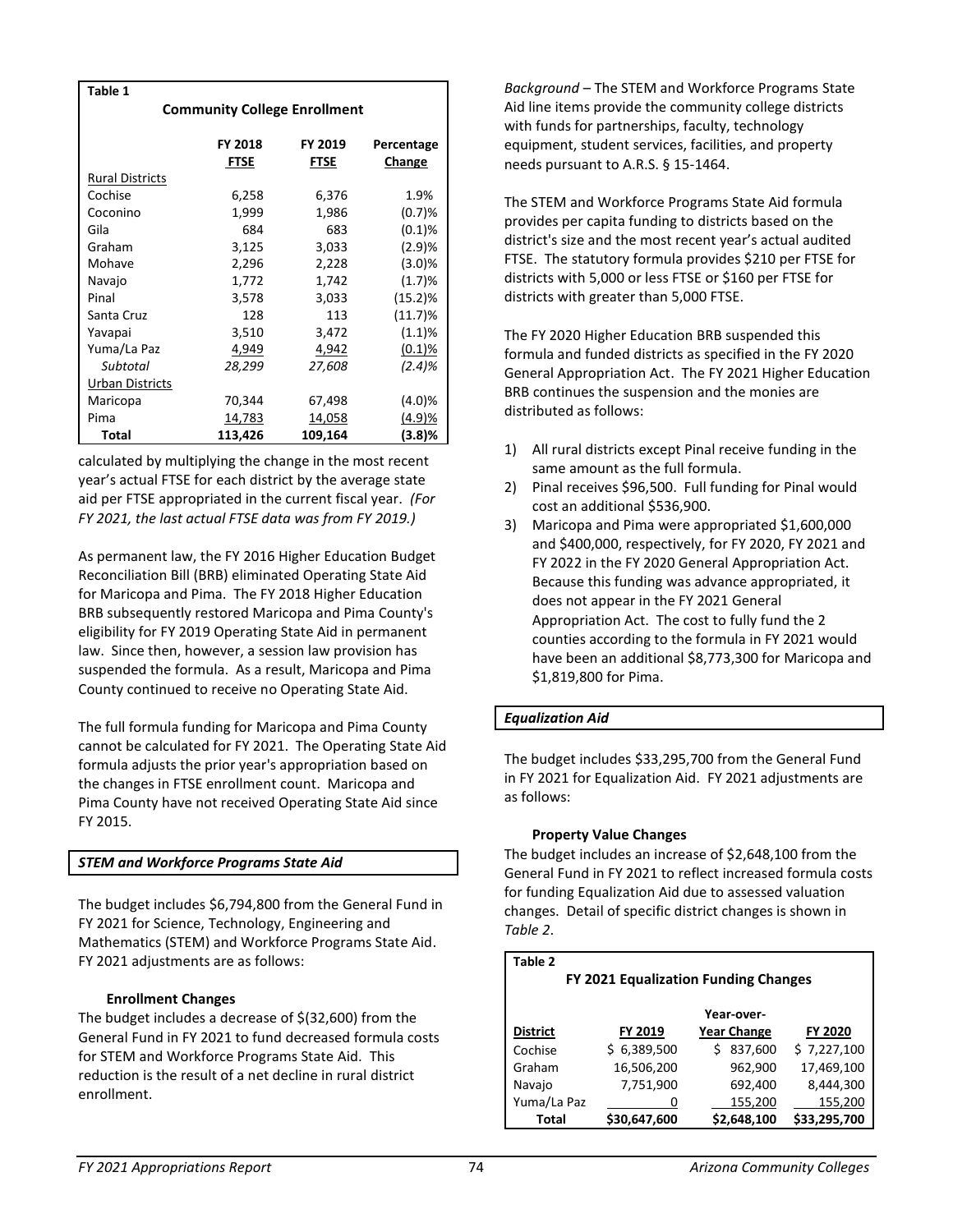*Background* – The Equalization Aid line items provide additional state aid to community college districts with property tax bases that are less than the minimum assessed value specified in A.R.S. § 15-1402. Under the Equalization Aid formula, the minimum assessed valuation is revised by the average change in actual assessed valuation for the most recent year for all rural districts with populations of less than 500,000 persons. For the FY 2021 Equalization Aid formula calculation, the minimum assessed valuation increased 5.3% to approximately \$1.5 billion. *(See Table 3 for the calculation of the growth rate.)* 

# **Table 3**

|                                       |                              | <b>Equalization Growth Factor</b>                                   |    |                   |          |  |  |
|---------------------------------------|------------------------------|---------------------------------------------------------------------|----|-------------------|----------|--|--|
|                                       | for Tax Years (TY) 2018-2019 |                                                                     |    |                   |          |  |  |
|                                       |                              |                                                                     |    |                   | TY 2018- |  |  |
|                                       |                              | <b>TY 2018</b>                                                      |    | <b>TY 2019</b>    | 2019     |  |  |
| District                              |                              | <b>Primary AV</b>                                                   |    | <b>Primary AV</b> | % Growth |  |  |
| Cochise*                              | Ś.                           | 928,290,400                                                         | \$ | 941,485,600       | 1.4 %    |  |  |
| Graham*                               |                              | 189,842,100                                                         |    | 193,896,000       | 2.1%     |  |  |
| Navajo*                               |                              | 828,848,100                                                         |    | 852,640,200       | 2.9%     |  |  |
| Yuma/LaPaz*                           |                              | 1,401,182,900                                                       |    | 1,457,683,800     | 4.0%     |  |  |
| Coconino                              |                              | 1,726,579,800                                                       |    | 1,831,089,300     | 6.1%     |  |  |
| Mohave                                |                              | 1,811,189,500                                                       |    | 1,908,201,500     | 5.4%     |  |  |
| Pinal                                 |                              | 2,355,433,500                                                       |    | 2,521,252,100     | 7.0%     |  |  |
| Yavapai                               |                              | 2,599,537,800                                                       |    | 2,765,677,100     | 6.4%     |  |  |
| Total                                 |                              | \$11,840,904,100                                                    |    | \$12,471,925,600  | 5.3%     |  |  |
| <b>Minimum AV</b>                     |                              | \$1,394,677,700                                                     |    | \$1,469,014,000   | 5.3%     |  |  |
| $\ast$<br>funding formula in FY 2021. |                              | These districts qualify to receive Equalization Aid under the state |    |                   |          |  |  |

Equalization Aid is paid based on the difference between the minimum assessed valuation and the most recent actual assessed valuation for the district. Equalization Aid is calculated at the lesser of \$1.37 per \$100 of the district's assessed valuation or the district's levy rate.

As noted in *Table 3*, the average rural district assessed value increased by 5.3% in TY 2019. In comparison, Cochise increased by 1.4%, Graham increased by 2.1%, and Navajo increased by 2.9%. Because their primary assessed value increased by less than the average rural district, Cochise, Graham, and Navajo qualify for more aid. Additionally, the Yuma/La Paz assessed value increased by 4.0% in TY 2019, but has dropped below the minimum assessed value making it eligible for equalization aid in FY 2021. The last time Yuma/La Paz received equalization aid was FY 2012.

In any one year a district's equalization assistance will depend on 1) whether the district falls below the minimum threshold (\$1.47 billion in FY 2021), 2) whether the district's change in assessed value was less than the rural districts' average change, and 3) the applicable tax rate.

#### *Rural Community College Aid*

The budget includes no funding from the General Fund in FY 2021 for Rural Community College Aid. FY 2021 adjustments are as follows:

#### **Remove One-Time Rural Funding**

The budget includes a decrease of \$(14,200,000) from the General Fund in FY 2021 to remove one-time aid to the 10 rural community college districts.

Rural Community College Aid was distributed proportionally according to enrollment of the 10 rural community college districts. The use of this funding was not restricted and could be used for operating and/or capital expenses.

### *Rural County Allocation*

The budget includes \$3,658,200 from the General Fund in FY 2021 for Rural County Allocation. FY 2021 adjustments are as follows:

#### **Enrollment Increase**

The budget includes an increase of \$237,400 from the General Fund in FY 2021 to fund increased student enrollment.

*Background* – The Rural County Allocation line item facilitates payment to community college districts for students enrolled from counties that are not a part of an established community college district. If a county is not part of a community college district, it is responsible for the cost of their students attending community college in another county. A.R.S. § 15-1469.01 provides that the General Fund will pay the initial cost for these counties and then the state will withhold these counties' sales tax revenues to offset that cost; therefore, there is no net General Fund impact. The payments made on behalf of the counties are not included in county expenditure limits established in the Arizona Constitution. The county payments are partially offset by a state subsidy. *(See next line item.)*

Each year, the amount is determined by enrollment counts submitted to the JLBC Staff. The JLBC Staff is required by A.R.S. § 15-1469D to report the county withholdings to the Treasurer by May 15 for the upcoming fiscal year. In May 2020, the JLBC Staff reported the amount to be \$3,658,200 for FY 2021.

Monies for the Rural County Allocation are authorized by A.R.S. § 15-1469.01, and therefore do not appear in the General Appropriation Act.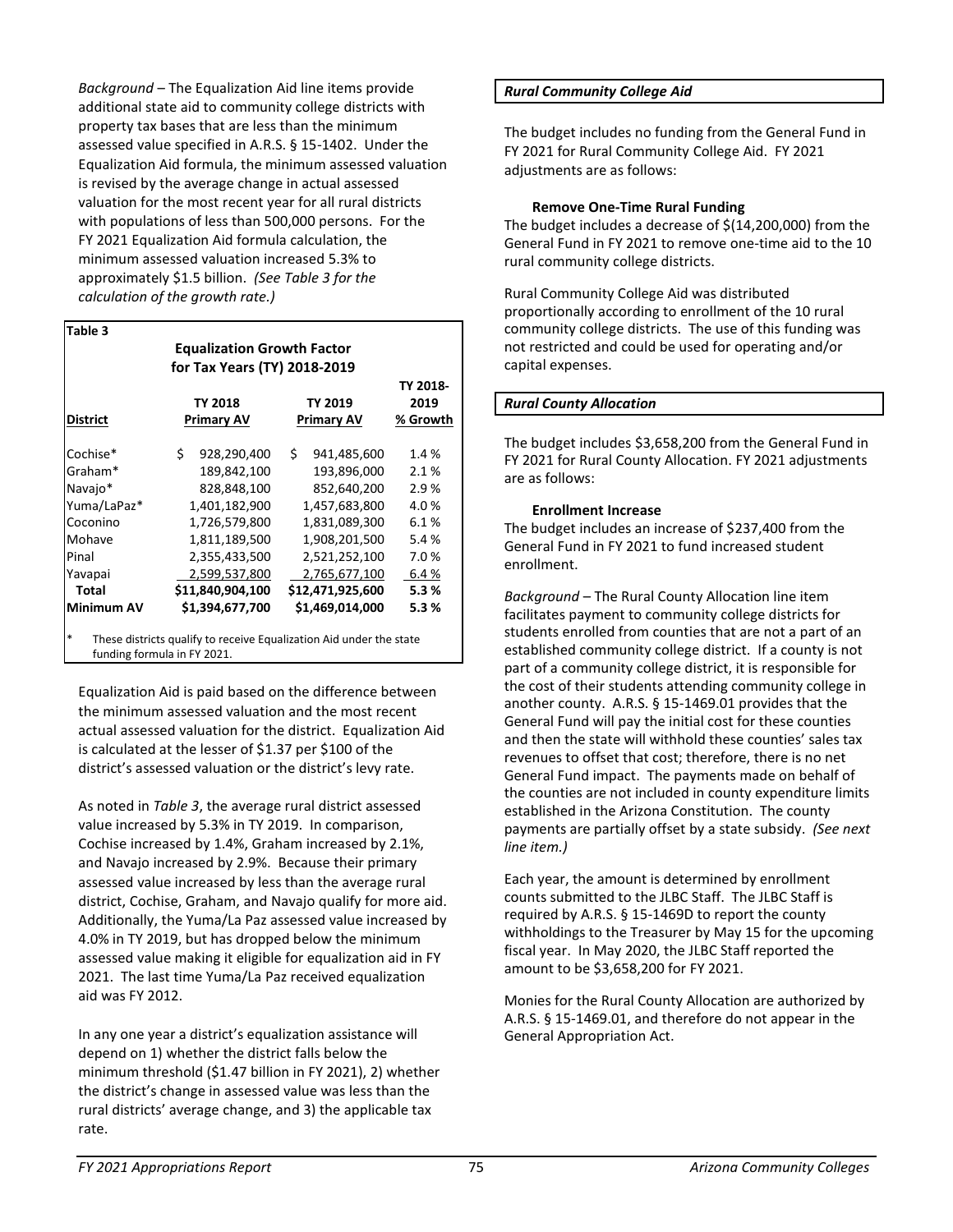#### *Rural County Reimbursement Subsidy*

The budget includes \$1,273,800 from the General Fund in FY 2021 for Rural County Reimbursement Subsidy. This amount is unchanged from FY 2020.

This funding partially offsets the cost to counties that are not part of an established community college district. The funding is appropriated to Apache and Greenlee Counties. The budget allocates \$699,300 to Apache and \$574,500 to Greenlee.

#### *Tribal Community Colleges*

The budget includes \$2,856,100 from the General Fund in FY 2021 for Tribal Community Colleges. This amount is unchanged from FY 2020.

The budget includes a distribution of \$2,625,000 to the Navajo Nation, comprised of \$1,750,000 for Diné College, and \$875,000 for Navajo Technical College. For the Navajo Nation, the budget assumes the maximum amounts allowed under statute since a net of 15% of their current TPT revenues would exceed the statutory distribution limits as described below. The budget includes \$231,100 for the Tohono O'Odham Community College in FY 2021 based on a projection of 10% of the collected TPT revenues from the reservation. These amounts continue the assumed funding levels in FY 2020.

The FY 2021 budget adjusts the line item to reflect increased distributions during FY 2019. The enacted FY 2020 budget assumed an estimated \$200,000 distribution for the Tohono O'Odham Community College, but actual TPT distribution for 2019 was \$231,100. The line item was increased by \$31,100 in FY 2019, FY 2020, and FY 2021 to reflect current distributions. The enacted FY 2021 budget estimates a \$230,000 distribution, but actual amounts depend on TPT collections during the fiscal year.

*Background* – This funding is limited to qualified tribes that instituted a compact with the state before September 1, 2017 to receive a portion of Transaction Privilege Tax (TPT) revenues for support of tribe's postsecondary institution(s). A.R.S. § 42-5031.01 allows any qualifying tribal community college to receive \$1,750,000, or 10% of the TPT revenues collected from all sources located on the reservation, whichever is less. A.R.S. § 42-5031.01 also allows any additional technical college located on the same reservation to receive \$875,000, or 5% of the TPT revenues collected from sources located on the reservation, whichever is less. Actual amounts for FY 2021 will depend on FY 2021 collections. Given the language of A.R.S. § 42-5031.01, these monies do not appear in the General Appropriation

Act. *(Please see the FY 2020 Appropriations Report for more information.)*

#### *Additional Gila Workforce Development Aid*

The budget includes \$200,000 from the General Fund for Additional Gila Workforce Development Aid in FY 2021. This amount is unchanged from FY 2020.

*Background* – As a provisional community college district, Gila County is not eligible for a \$200,000 annual Workforce Development allocation from Proposition 301 monies *(see A.R.S. § 42-5029)*.

#### *Diné College Remedial Education*

The budget includes \$1,000,000 from the General Fund in FY 2021 for Diné College Remedial Education. This amount is unchanged from FY 2020.

This line item provides additional funding to Diné College to provide remedial education to help students prepare for college-level courses such as reading, writing and mathematics. In addition, a General Appropriations Act footnote requires on or before October 15, 2021, the Diné college board of regents shall submit a report that details the course completion rate for students who received remedial education during the 2020 2021 academic year to the JLBC, Governor's office, and legislative leaders. .

#### *Maricopa Health Care Specialty Expansion*

The budget includes no funding in FY 2021 for Maricopa Health Care Specialty Expansion. FY 2021 adjustments are as follows:

#### **Remove One-Time Funding**

The budget includes a decrease of \$(5,800,000) from the General Fund in FY 2021 to remove costs associated with the expansion of the health care specialty program in the Maricopa County Community College District.

The FY 2020 funding was expected to double the enrollment capacity at the Paradise Valley Community College's Integrated Health Science Center. The expansion would focus on 6 specialty areas: operating room, emergency care, telemetry, oncology, intensive care unit, and home care.

#### *Pima Aviation Center Expansion*

The budget includes no funding in FY 2021 for Pima Aviation Center Expansion. FY 2021 adjustments are as follows: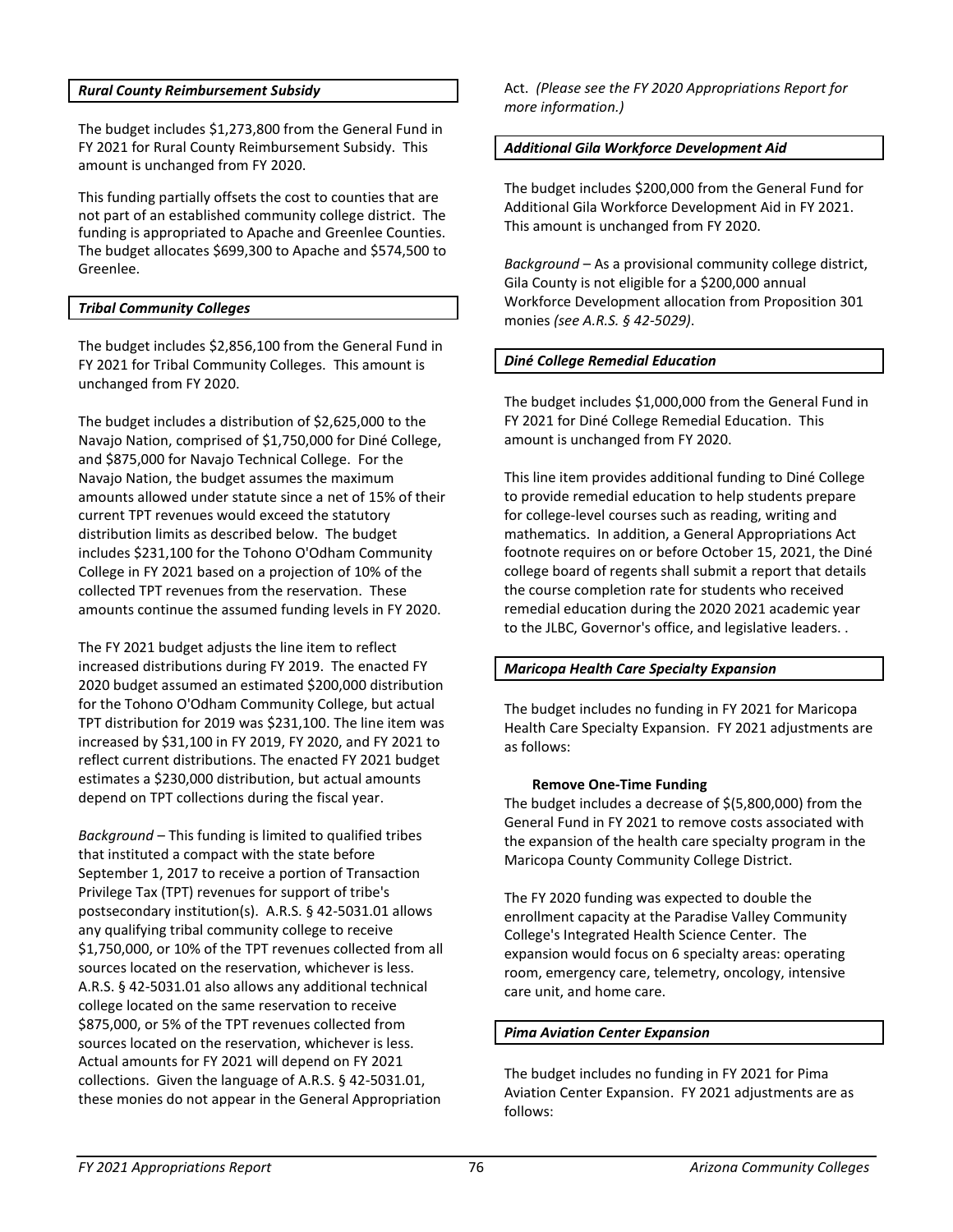#### **Remove One-Time Funding**

The budget includes a decrease of \$(15,000,000) from the General Fund in FY 2021 to remove costs related to the expansion of the Pima Community College District Aviation Center.

The FY 2020 appropriation funds the construction of a new hangar, 5 classrooms, additional lab space, and offices. This expansion is expected to double the program's student capacity.

#### *Other Issues*

#### *Statutory Changes*

**Table 4**

The Higher Education BRB makes the following statutory changes:

- As session law, continue to suspend the Operating State Aid funding formula in FY 2021 for Maricopa and Pima Counties.
- As session law, continue to suspend Maricopa, Pima, and Pinal's Science, Technology, Engineering and Mathematics and Workforce Programs funding formula for FY 2021. The Pinal funding of \$96,500 continues to be specified in the General Appropriation Act. Since the FY 2020 budget already appropriated \$1,600,000 for Maricopa County and \$400,000 for Pima County STEM and Workforce

Funding for each of FY 2020, FY 2021, and FY 2022, the funding for FY 2021 for these 2 districts was not specified in the General Appropriation Act.

#### *Long-Term Budget Impacts*

As part of the budget's 3-year spending plan, the community college General Fund costs are projected to increase by \$2,434,200 in FY 2022 above FY 2021 and \$543,500 in FY 2023 above FY 2022.

These estimates assume:

- Flat enrollment growth (so no change in costs for Operating State Aid or STEM and Workforce Programs State Aid for FY 2022 and FY 2023).
- A reduction of \$(2,000,000) in FY 2023 below FY 2022 to remove Maricopa and Pima STEM and Workforce Programs funding appropriated in the FY 2020 budget for each of FY 2020, FY 2021, and FY 2022.
- An increase of \$2,434,200 for Equalization Aid in FY 2022 and \$2,543,500 in FY 2023. These estimates assume total Net Assessed Value (NAV) growth of 4.5% in FY 2022 and FY 2023 based on the statewide average. The counties receiving aid would see an average of 2.3% NAV increase. This would cause NAV in those districts to grow farther from the statewide NAV average for rural counties in both years, entitling them to more Equalization Aid.
- These estimates do not include any adjustments related to the current coronavirus pandemic.

| Total Estimated Community College Revenues - FY 2020 |              |               |                   |               |               |                                |                                |                             |
|------------------------------------------------------|--------------|---------------|-------------------|---------------|---------------|--------------------------------|--------------------------------|-----------------------------|
| <b>District</b>                                      | State Aid 1/ | Tuition/Fees  | Property<br>Taxes | Grants        | Other $2/$    | FY 2020<br>Total <sup>3/</sup> | FY 2019<br>Total <sup>4/</sup> | % Change<br>from<br>FY 2019 |
| Cochise                                              | \$11,013,000 | \$9,907,400   | 23,081,500        | 10,125,200    | \$1,214,400   | \$55,341,500                   | \$53,235,800                   | 4.0%                        |
| Coconino                                             | 1,703,400    | 7,894,000     | 8,408,400         | 5,811,000     | 1,006,300     | 24,823,100                     | 26,738,300                     | $-7.2%$                     |
| Gila 5/                                              | 293,700      | 0             | 4,979,700         | 510,000       | 0             | 5,783,400                      | 5,699,200                      | 1.5%                        |
| Graham                                               | 18,895,800   | 8,507,200     | 6,486,000         | 10,926,000    | 10,405,000    | 55,220,000                     | 47,999,700                     | 15.0%                       |
| Maricopa                                             | 0            | 219,414,300   | 573,821,900       | 197,678,400   | 56,719,900    | 1,047,634,500                  | 1,015,240,900                  | 3.2%                        |
| Mohave                                               | 1,175,300    | 8,150,000     | 25,293,200        | 8,855,700     | 1,100,000     | 44,574,200                     | 45,981,800                     | $-3.1%$                     |
| Navajo                                               | 9,319,600    | 4,860,000     | 15,487,400        | 6,000,000     | 2,602,100     | 38,269,100                     | 38,793,300                     | $-1.4%$                     |
| Pima                                                 | 0            | 50,190,000    | 120,106,900       | 50,139,000    | 28,142,100    | 248,578,000                    | 216,262,500                    | 14.9%                       |
| Pinal                                                | 1,452,000    | 11,535,000    | 51,073,100        | 21,395,000    | 1,655,000     | 87,110,100                     | 80,229,200                     | 8.6%                        |
| Santa Cruz <sup>5/</sup>                             | 0            | 12,500        | 1,668,700         | 45,000        | 12,700        | 1,738,900                      | 1,817,300                      | $-4.3%$                     |
| Yavapai                                              | 601,400      | 11,341,000    | 50,686,500        | 13,799,000    | 4,560,900     | 80,988,800                     | 82,065,800                     | $-1.3%$                     |
| Yuma/La Paz                                          | 2,399,500    | 13,178,100    | 37,478,500        | 25,407,700    | 9,384,800     | 87,848,600                     | 76,974,700                     | 14.1%                       |
| Total                                                | \$46,853,700 | \$344,989,500 | \$918,571,800     | \$350,692,000 | \$116,803,200 | \$1,777,910,200                | \$1,691,038,500                | 5.1%                        |

1/ State Aid revenue includes Operating State Aid and Equalization Aid.

2/ Includes auxiliary programs, interest income, workforce development funds, and transfers.

3/ Total revenues do not include bond proceeds or district fund balances. Including these amounts total revenues are estimated to be \$2,008,620,300 for FY 2020.

4/ Total revenues do not include bond proceeds or district fund balances. Including these amounts total revenues are \$1,775,594,100 for FY 2019.

5/ Gila Provisional Community College contracts with Graham County's Eastern Arizona College in order to provide degree programs. Therefore, Gila's tuition and fee revenues are collected by Graham according to their contract agreement. Santa Cruz Provisional Community College contracts with Pima County's Community College in order to provide degree programs. Therefore, Santa Cruz's tuition and fee revenues are collected by Pima according to their contract agreement.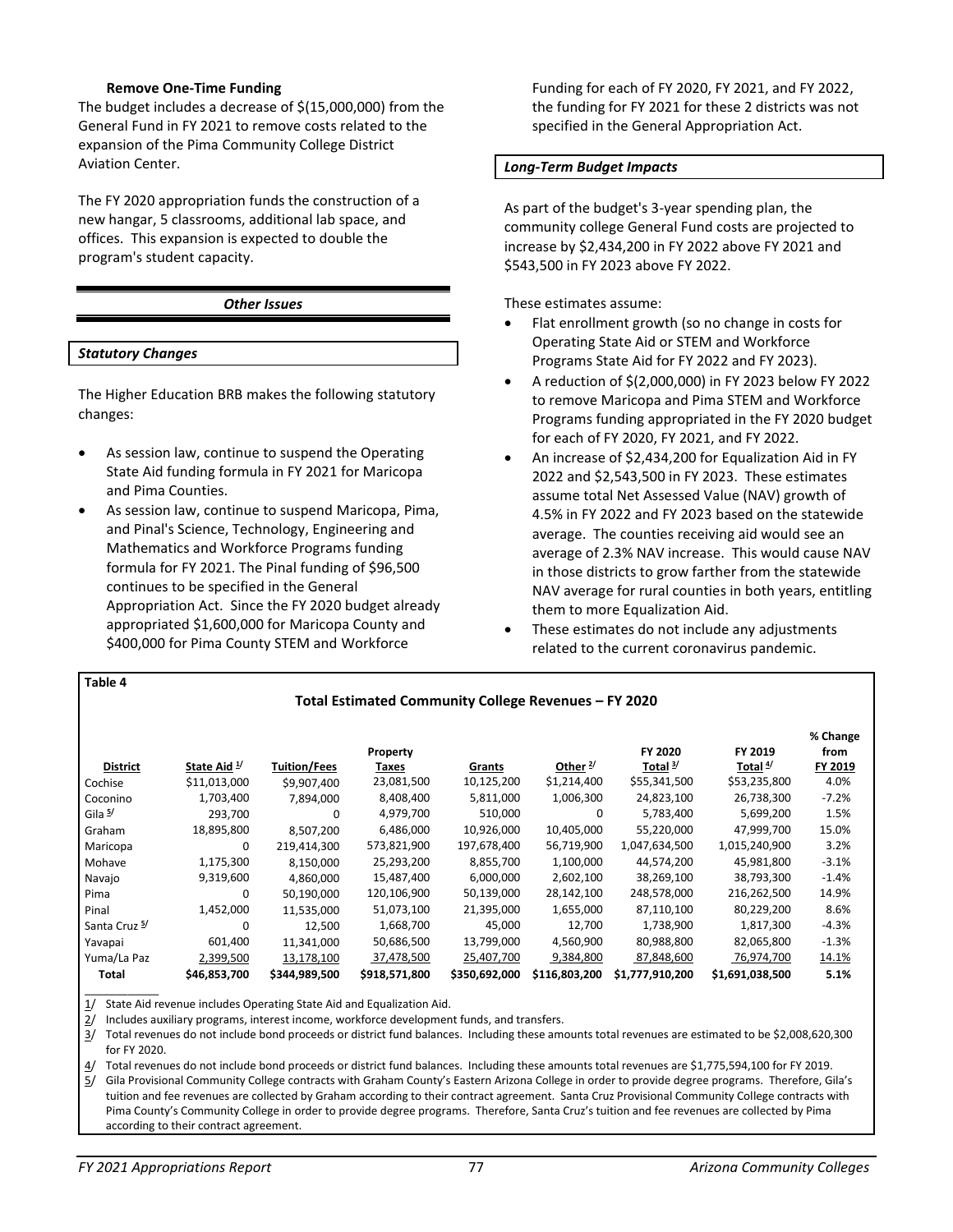#### *Community College Revenue Sources*

In addition to state General Fund monies, Arizona's community colleges receive revenues from a number of other sources, including student tuition and fees, local property taxes, grants, and other monies generated by the colleges. Of the total, the community colleges receive 2.6% of their revenues (excluding bond proceeds) from state aid.

For FY 2020, base operating revenues from all sources are estimated to be \$1,777,910,200, which would be an increase of 5.1% from FY 2019. *(See Table 4 for a summary of FY 2020 total revenue estimates.)*

Property taxes are the single largest revenue source for the community colleges, accounting for 49.9% of their revenues. There are 2 types of property taxes: primary and secondary. For the community colleges, primary property taxes are levied for operating purposes and secondary property taxes are levied to pay for capital outlay expenses. Both taxes are levied on limited property values. Each community college district determines its primary and secondary property tax rates. *(See Table 5 for a summary of FY 2020 property tax rates.)*

| Community College Tax Rates - TY 2019 |         |           |          |                                      |  |  |
|---------------------------------------|---------|-----------|----------|--------------------------------------|--|--|
|                                       | Primary | Secondary | Combined | % Change<br>Combined<br>Rate<br>from |  |  |
| <b>District</b>                       | Rate    | Rate      | Rate     | <b>TY 2018</b>                       |  |  |
| Cochise                               | \$2.45  | \$0.00    | \$2.45   | 2.1%                                 |  |  |
| Coconino                              | 0.46    | 0.00      | 0.46     | $-22.9%$                             |  |  |
| Gila                                  | 0.96    | 0.00      | 0.96     | 0.0%                                 |  |  |
| Graham                                | 3.35    | 0.00      | 3.35     | 0.5%                                 |  |  |
| Maricopa                              | 1.16    | 0.17      | 1.33     | $-3.4%$                              |  |  |
| Mohave                                | 1.33    | 0.00      | 1.33     | $-1.2%$                              |  |  |
| Navajo                                | 1.82    | 0.00      | 1.82     | 0.0%                                 |  |  |
| Pima                                  | 1.38    | 0.00      | 1.38     | $-1.6%$                              |  |  |
| Pinal                                 | 2.08    | 0.13      | 2.21     | $-6.3%$                              |  |  |
| Santa Cruz                            | 0.48    | 0.00      | 0.48     | $-1.5%$                              |  |  |
| Yavapai                               | 1.69    | 0.15      | 1.84     | -5.5%                                |  |  |
| Yuma/La Paz                           | 2.23    | 0.34      | 2.57     | 0.1%                                 |  |  |

Under A.R.S. § 42-17051, community colleges are allowed to collect 2% more in property tax revenues annually, not including revenue from new construction. Any increase over 2% requires voter approval, unless the district has foregone increases in prior years and consolidates those increases into a single year.

The community colleges also collect tuition and fees from enrolled students. These collections account for approximately 21.0% of total revenues. Tuition and fees

#### **Table 6**

### **Community College Resident Tuition and Fees – FY 2020**

| <b>District</b>                                                     | <b>Cost Per</b><br><b>Credit Hour</b> | Annual<br>Cost $\frac{1}{2}$ | % Change<br>from<br>FY 2019 |  |  |
|---------------------------------------------------------------------|---------------------------------------|------------------------------|-----------------------------|--|--|
| Cochise                                                             | \$88                                  | \$2,640                      | 3.5%                        |  |  |
| Coconino                                                            | 111                                   | 3,330                        | 1.8%                        |  |  |
| Gila                                                                | 80                                    | 2,400                        | 0.0%                        |  |  |
| Graham                                                              | 90                                    | 2,700                        | 0.0%                        |  |  |
| Maricopa                                                            | 85                                    | 2,550                        | 0.0%                        |  |  |
| Mohave                                                              | 81                                    | 2,430                        | 0.0%                        |  |  |
| Navajo                                                              | 77                                    | 2,310                        | 1.8%                        |  |  |
| Pima                                                                | 85                                    | 2,535                        | 2.4%                        |  |  |
| Pinal                                                               | 86                                    | 2,580                        | 0.0%                        |  |  |
| Santa Cruz                                                          | 85                                    | 2,535                        | 2.4%                        |  |  |
| Yavapai                                                             | 73                                    | 2,184                        | $-16.3%$                    |  |  |
| Yuma/La Paz                                                         | 86                                    | 2,580                        | 2.4%                        |  |  |
| <b>Weighted Average</b>                                             | \$85                                  | \$2,555                      | 0.2%                        |  |  |
| Annual cost is for 30 hours a year, or 15 hours per semester.<br>1/ |                                       |                              |                             |  |  |

are assessed on a per credit hour basis. FY 2020 weighted average tuition (weighted for each district's proportion of the statewide FTSE count) is \$2,555 if a full-time student attends for 30 hours a year. The FY 2020 amount represents an increase of 0.2% from FY 2019. *(See Table 6 for FY 2020 resident tuition and fee rates.)*

Community colleges also receive grants and "other" revenue from a variety of sources. Combined, they account for approximately 26.3% of community college revenues.

Revenue listed in the "other" category includes auxiliary programs, interest incomes, workforce development funds, and transfers.

# *Total Community College Expenditures*

*Table 7* shows total budgeted FY 2020 community college expenditures. In FY 2020, total budgeted expenditures are \$2,008,620,300. As mentioned previously, base operating revenues for FY 2020 are \$1,777,910,200; however, this figure does not include allocated fund balances or bond proceeds. Including these amounts, total available revenues are \$2,008,620,300. Of the total \$2,008,620,300 in budgeted expenditures, \$1,597,551,000, or 79.5%, of these expenditures are from the community colleges' General and Restricted Funds. This includes about \$487,849,800, or 24%, for instruction and \$332,329,400, or 16.6%, for institutional support.

Expenditures for auxiliary enterprises, including revenue generating retail and business services such as parking lots, book stores, and food service, are \$86,618,700, or 4.3% of the total. Plant Fund expenditures, which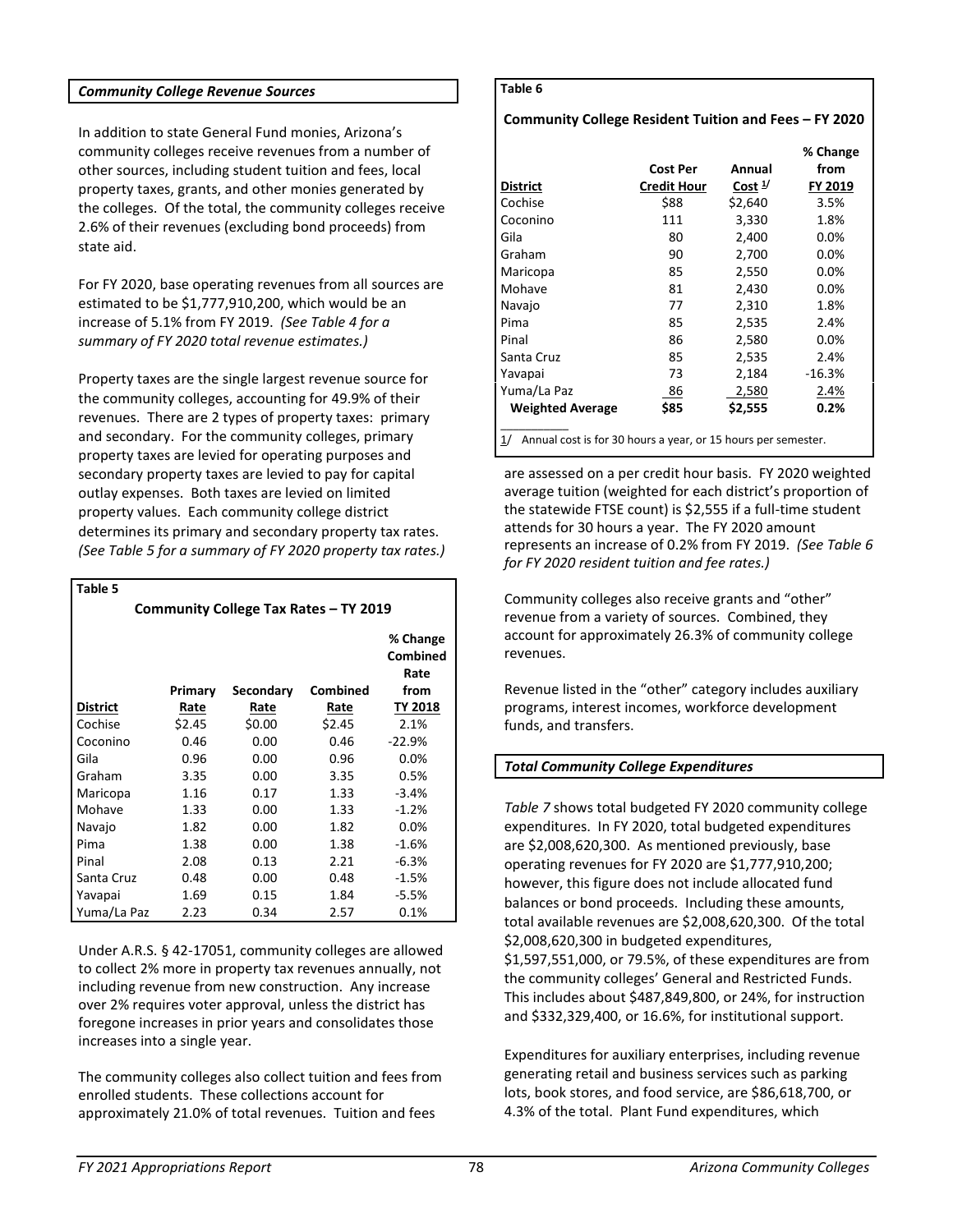| Table 7                                                   |                 |            |  |  |  |  |  |
|-----------------------------------------------------------|-----------------|------------|--|--|--|--|--|
| <b>Community Colleges - FY 2020 Budgeted Expenditures</b> |                 |            |  |  |  |  |  |
| <b>General/Restricted Funds</b>                           | Total           | % of Total |  |  |  |  |  |
| Instruction                                               | \$487,849,800   | 24.3%      |  |  |  |  |  |
| <b>Public Service</b>                                     | \$26,479,900    | 1.3%       |  |  |  |  |  |
| Academic Support                                          | \$136,611,100   | 6.8%       |  |  |  |  |  |
| <b>Student Services</b>                                   | \$173,527,100   | 8.6%       |  |  |  |  |  |
| Institutional Support                                     | \$332,329,400   | 16.6%      |  |  |  |  |  |
| <b>Operation &amp; Maintenance</b>                        | \$116,340,300   | 5.8%       |  |  |  |  |  |
| Scholarships/Grants                                       | \$278,862,300   | 13.9%      |  |  |  |  |  |
| Contingency                                               | \$45,551,100    | 2.3%       |  |  |  |  |  |
| <b>Subtotal</b>                                           | \$1,597,551,000 | 79.5%      |  |  |  |  |  |
|                                                           |                 |            |  |  |  |  |  |
| <b>Auxiliary Enterprises Fund</b>                         | \$86,618,700    | 4.3%       |  |  |  |  |  |
| <b>Plant Fund</b>                                         | \$210,436,700   | 10.5%      |  |  |  |  |  |
| Debt Service                                              | \$114,013,900   | 5.7%       |  |  |  |  |  |
| Total                                                     | \$2,008,620,300 | 100%       |  |  |  |  |  |

generally include capital costs, are \$210,436,700, or 10.5% of the total. The remaining \$114,013,900 is for debt service.

*Community College Expenditure Limitation -* Laws 2016, Chapter 58 modified the method for calculating community college expenditure limits, excludes certain types of expenditures from counting against the limit, and allows for an adjustment to the base expenditure limit. *(See [FY 2018 Appropriations Report](http://www.azleg.gov/jlbc/18AR/acc.pdf) for more information.)*

#### *Higher Education Emergency Relief Fund*

Section 18004(a)(1) of the Coronavirus Aid, Relief, and Economic Security (CARES) Act distributes funds from the Higher Education Emergency Relief Fund (HEERF) to institutions of higher education (IHE) based 75% on the relative share of full-time equivalent students of in-person Pell grant recipients and 25% on in-person non-Pell grant recipients enrolled at the institution. The CARES Act requires that 50% of monies received under this section be distributed to students as emergency financial aid grants.

Section 18004(a)(2) of the CARES Act requires additional monies be distributed according to the above formula to Historically Black Colleges and Universities, American Indian Tribally Controlled Colleges and Universities, Minority Servings Institutions, and Strengthening Institutions Program participants.

Section 18004(a)(3) of the CARES Act allocates funding to ensure all nonprofit IHEs receive at least \$500,000 in HEERF monies.

Arizona community colleges have received a total of \$82,286,855 in HEERF monies. Of this amount, at least \$36,356,337 must be distributed to students as emergency financial aid grants. Please see *Table 8* for distributions by community college.